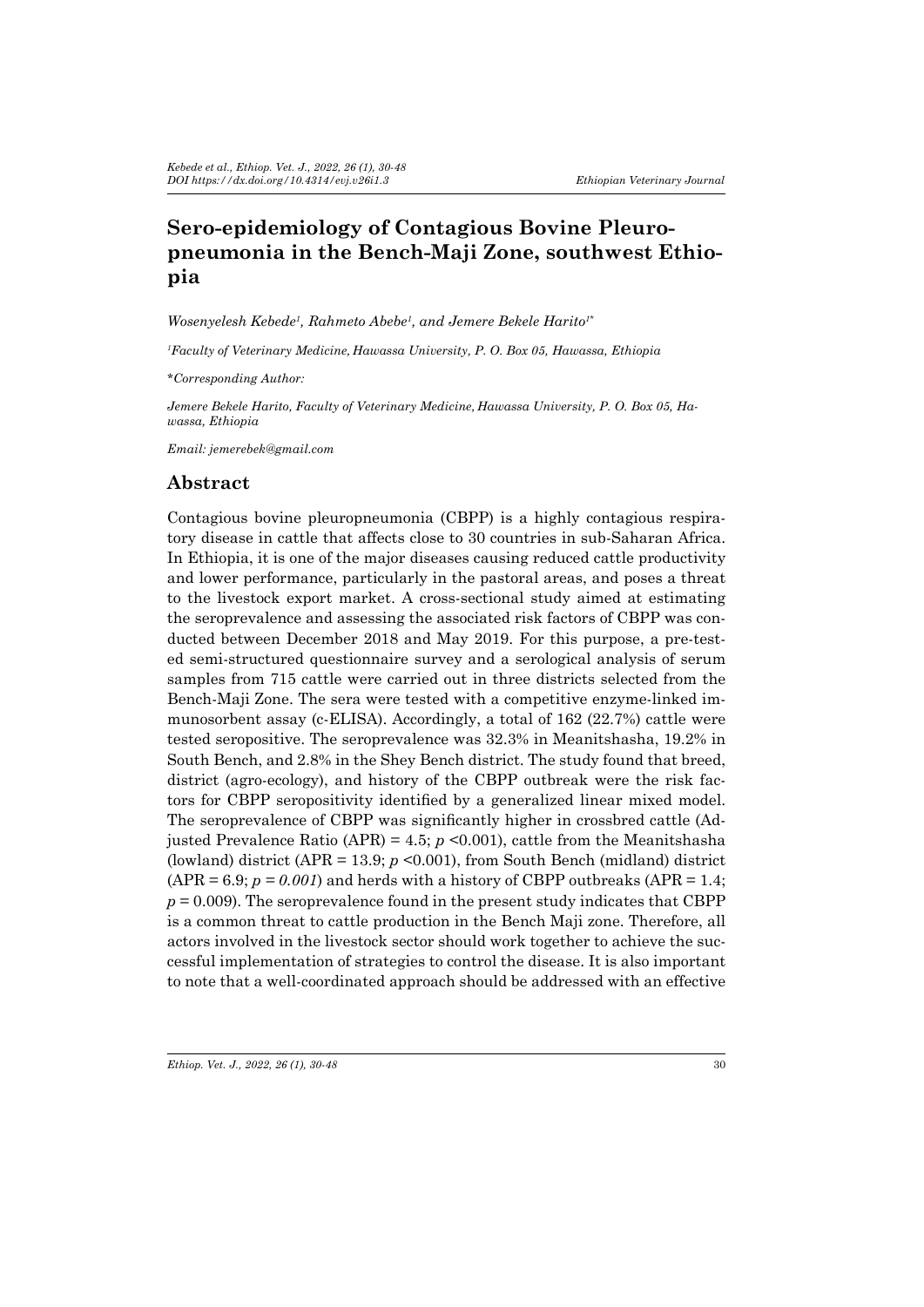vaccination campaign to prevent the further spread of the disease and lower the prevalence of the disease in the area.

**Keywords**: Bench-Maji Zone; Cattle; CBPP; Ethiopia; Prevalence Ratio; Seroprevalence.

# **Introduction**

With an estimated human population of over 114 million (Worldometer, 2020), Ethiopia is an agricultural country employing almost 85% of the workforce and generating 40% of GDP and 90% of total export earnings (Asresie and Zemedu, 2015). Livestock is an integral part of agriculture, contributing about 45% of the total value of agricultural production and providing livelihoods for a large part of the population (FAO, 2019). In addition, the country's livestock potential is enormous, with an estimated 70.3 million cattle, 52.46 million goats, and 42.9 million sheep (CSA, 2021). Similarly, livestock is viewed as an asset or an integral part of livelihood as it fulfills multiple functions by providing food, inputs to crop production and soil fertility, cash income, as well as savings, fuel, social functions, and employment (Asresie and Zemedu, 2015).

However, due to a large number of factors, this enormous resource makes a disproportionate contribution to national income (in particular export earnings and food production). Low animal genetic potential for production traits, poor nutrition, and widespread diseases are the main barriers contributing to the low productivity of local breeds (Duguma *et al*., 2012a; Duguma *et al*., 2012b). Diseases such as contagious bovine pleuropneumonia (CBPP) cause tremendous disruption to the country's livestock industry and livelihoods by affecting animal health and the production, availability, and quality of animal food (Behnke, 2010).

Contagious bovine pleuropneumonia (CBPP) is caused by *Mycoplasma mycoides* subspecies *mycoides* small colony (*Mmm*SC). It is a highly contagious respiratory disease of cattle that affects around 30 countries in sub-Saharan Africa. The Pan African Program for the Control of Epizootics (PACE) had already identified CBPP as the second most common transboundary disease in Africa after rinderpest. Transmission occurs through direct and repeated contact between sick and healthy animals and the principal route of infection is the inhalation of infectious droplets from active or carrier cases of the disease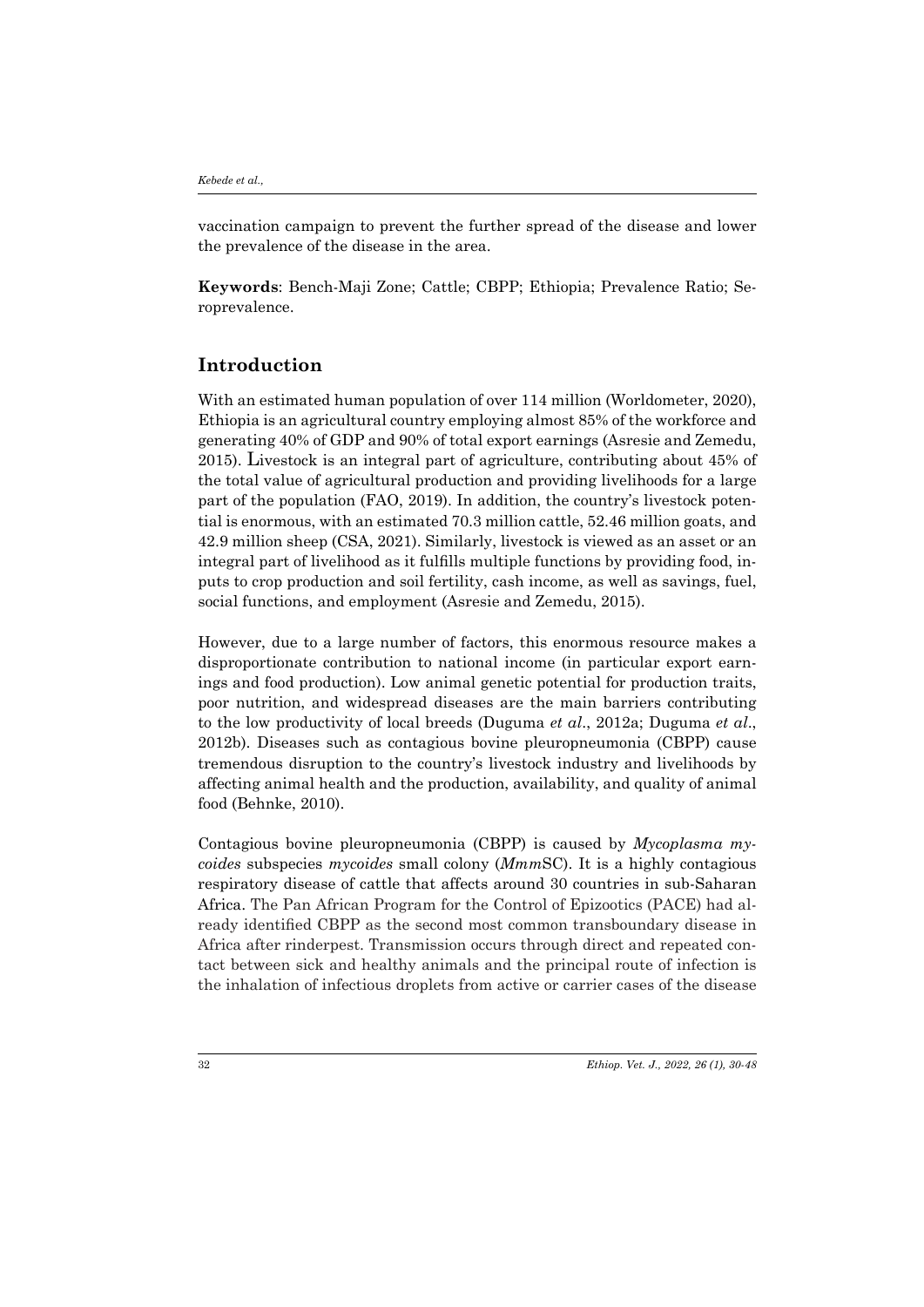(Constable *et al*., 2017). The disease has a significant economic impact on cattle owners due to high mortality rates, loss of production, disease control costs, loss of weight and workability, delayed marketing, decreased fertility, loss due to quarantine, loss of cattle trade, and reduced investment in livestock production (Tambi *et al*., 2006; Constable *et al*., 2017).

In Ethiopia, field studies have shown that CBPP poses a major threat to cattle production in different parts of the country (Ebisa *et al.,* 2015; Teklue *et al.,*  2015; Daniel *et al.,* 2016; Abdela and Yune, 2017; Geresu *et al.,* 2017; Mamo e*t al.,* 2018; Fulasa *et al.,* 2020). Moreover, reports from various export quarantine centers in the country (Kassaye and Molla, 2013; Dele *et al*., 2014; Atnafie *et al*., 2015) seem to indicate a huge threat to the livestock export markets. The disease also affects investments in the livestock sector through direct losses (in terms of mortality and reduced milk, live weight, fertility, and traction) and indirectly through the cost of control measures and the resulting trade ban (Abera *et al*., 2016; Demil, 2017). While the annual financial losses due to CBPP for 12 sub-Saharan African countries are estimated at 45 million euros, Ethiopia loses around 15 million euros annually, more than any of these countries (Tambi *et al*., 2006). Although prevalence reports differ from place to place and the effects may have changed over time, the occurrence of this disease still requires serious attention and necessitates the development and implementation of a rational control strategy to circumvent the above effects. Therefore, it requires a thorough understanding of the epidemiology of the disease, taking into account the risk factors, the pattern of occurrence, and detailed information specific to different ecological and management systems. Nonetheless, high-quality data on the prevalence and associated risk factors of CBPP in the Bench Maji Zone (southwest Ethiopia) are scarce, except for syndrome-based outbreak reports from MoA. Therefore, this study aims to estimate the seroprevalence in three districts of the Bench Maji Zone and to examine the relationship of identified risk factors to seropositivity.

### **Materials and methods**

#### **Study area**

The Bench Maji zone (Figure 1) is located in the southwestern part of Ethiopia in the Southern Nations, Nationalities, and Peoples Regional State (SN-NPRS), about 561 kilometers from Addis Ababa. It is bordered by the Kaffa zone (north), the Debub Omo zone (southeast), the Sheka zone (northwest), the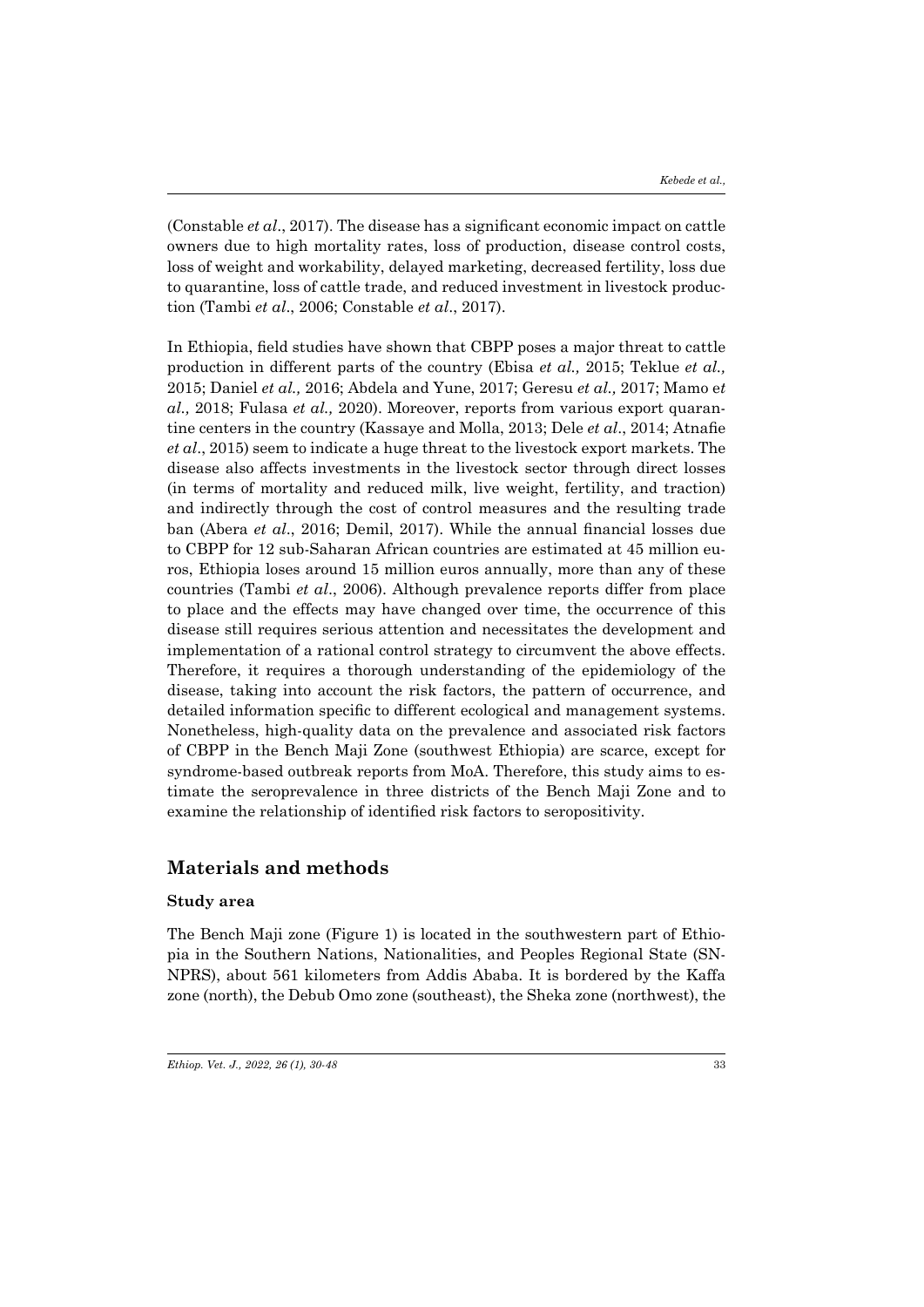Gambella Regional State, and the Republic of South Sudan (southwest). The zone lies between  $5^{\circ}$  33' to  $7^{\circ}$  21' north latitude and 34 $^{\circ}$  88' to 36 $^{\circ}$  14' east longitude (BMZARD, 2014; unpublished report). It has 10 districts (known locally as "woredas"), three of which were selected for this study. These are Meanitshasha, South Bench, and Shey Bench. The zone has different elevations from 500 to 2500 meters above sea level and has three agro-climatic divisions with 45% lowland, 40% midland, and 15% highland. The average annual rainfall is between 400-2000 mm, while the average annual temperature is between 15 °C and 27 °C. The livelihood of the society in Bench Maji is mainly based on a mixed farming system (arable and livestock), which includes sedentary and agro-pastoral activities as well as pastoralism in the lowlands of the zone.



**Figure 1 Map of Bench Maji Zone (BMZARD, 2014; unpublished report)**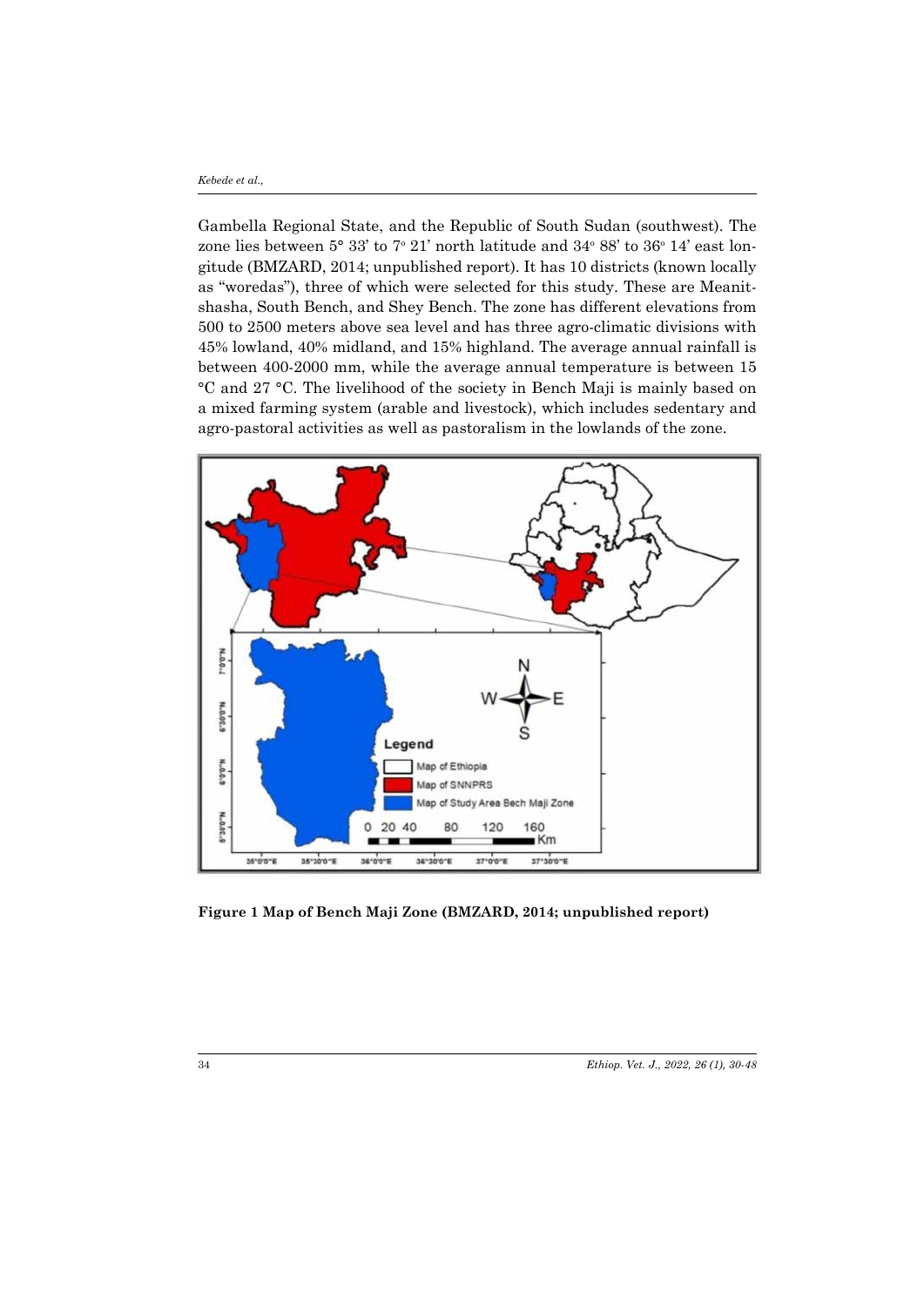#### **Study animals**

This study included cattle raised on an extensive production system in three selected districts in the Bench Maji zone. Cattle from six months of age (both sexes) without a history of CBPP vaccinations were included. Age was determined according to Pace and Wakeman (2003) and divided into young (<3 years old) and adults (3 years and older) based on the categorization of experimental studies (Bashiruddin *et al.,*2005). The body condition assessments were carried out in accordance with Agdex factsheet 420/40-1 (http://www.agric.gov. ab.ca/) (Anonymous, 2019) and classified as poor (1 and 2), moderate (3) and good (4 and 5).

#### **Sampling procedure**

A multistage sampling technique was used to select districts, kebeles, and herds of cattle. Districts were purposively selected as the primary sampling units, while kebeles and herds were selected at random as the secondary and tertiary sampling units. Kebeles are the smallest administrative units in Ethiopia. The selection of districts was based on agroecology and livestock population. Of the three selected districts, the Meanitshasha district consisting of 31 kebeles represents the lowlands; the South Bench district with 26 kebeles represents the midland, while the Shey Bench district with 20 kebeles represents the highlands, making a total of 77 kebeles. Within each study district, at least 10% of the kebeles were selected that represented the characteristic agroecology of the area. Accordingly, four kebeles from Meanitshasha, three from South Bench, and two from Shey Bench district, for a total of nine, were selected to conduct this study. In this study, a group of cattle grazing on communal land was considered as 'herd.' In each Kebele, a list of communal grazing areas (herds) was drawn up in collaboration with community animal health workers. A total of 35 herds with a herd size of 34 to 358 cattle were identified, 25 of which were selected at random. Of these, 12 were from Meanitshasha, nine from the South bench, and four from Shey Bench district. Of the 25 selected herds, 19 (76%) use communal pastures mixed with other herds, while 6 (24%) had their grazing area and were managed without contact with other herds. Individual animals from the herds were selected by a systematic random sampling procedure.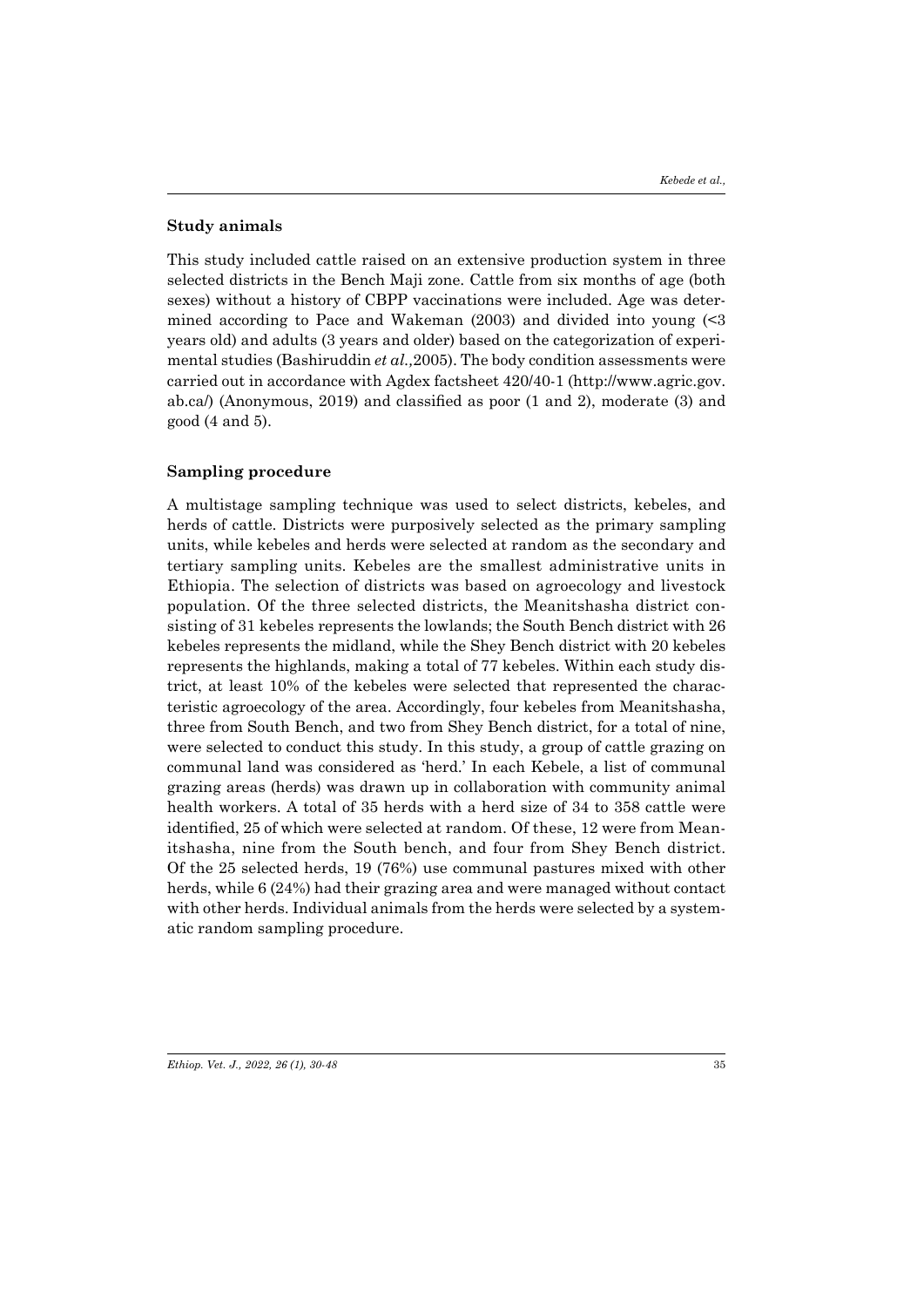#### **Sample size determination**

The sample size required for the study was calculated using the formula by Thrusfield (2018). The necessary parameters were specified for this. This included an expected prevalence of 8.1 % based on a previous study (Mamo *et al*., 2018), a 95% level of confidence, and an absolute error of 2 %.

 $\rm n = (\rm Z^2~P_{exp}~(1-P_{exp}~)/d^2$ 

Where n is the required sample size, d is the absolute desired precision, Pexp is the expected prevalence, and Z is the value from the standard normal distribution that reflects the confidence level used (1.96 for 95%). Accordingly, the sample size was calculated to be 715. The sample size was distributed proportionally to the districts based on the cattle population (*i.e.,* 45% for Meanitshasha, 40% for South bench, and 15% for Sheybench). Therefore, a sample size of 322, 286, and 107 cattle, respectively, were considered for the districts of Meanitshasha, South bench, and Sheybench. At the herd level, individual cattle were systematically selected for blood sampling as described above.

#### **Questionnaire data collection**

During the course of the study, data on potential risk factors such as age, sex, breed, body condition, production system, housing, agro-ecology, introduction of new stock, herd size, trekking, herd contact (watering point, grazing, and market), vaccination, and the history of occurrence of CBPP was collected through face-to-face interview using a pre-tested semi-structured questionnaire.

#### **Blood sample collection**

From the selected animals, a 10 ml blood sample was aseptically drawn from the jugular vein using vacutainer tubes and then kept in a slant position in the shade for 24 hours. The sera were collected using cryovials, labeled and transported in the freezer to the Mizan Regional Veterinary Laboratory, and stored at -20 ℃ until analysis. The serum samples were then analyzed with a competitive Enzyme-Linked Immunosorbent Assay (c-ELISA) kit for the detection of CBPP antibodies according to the manufacturer's instructions.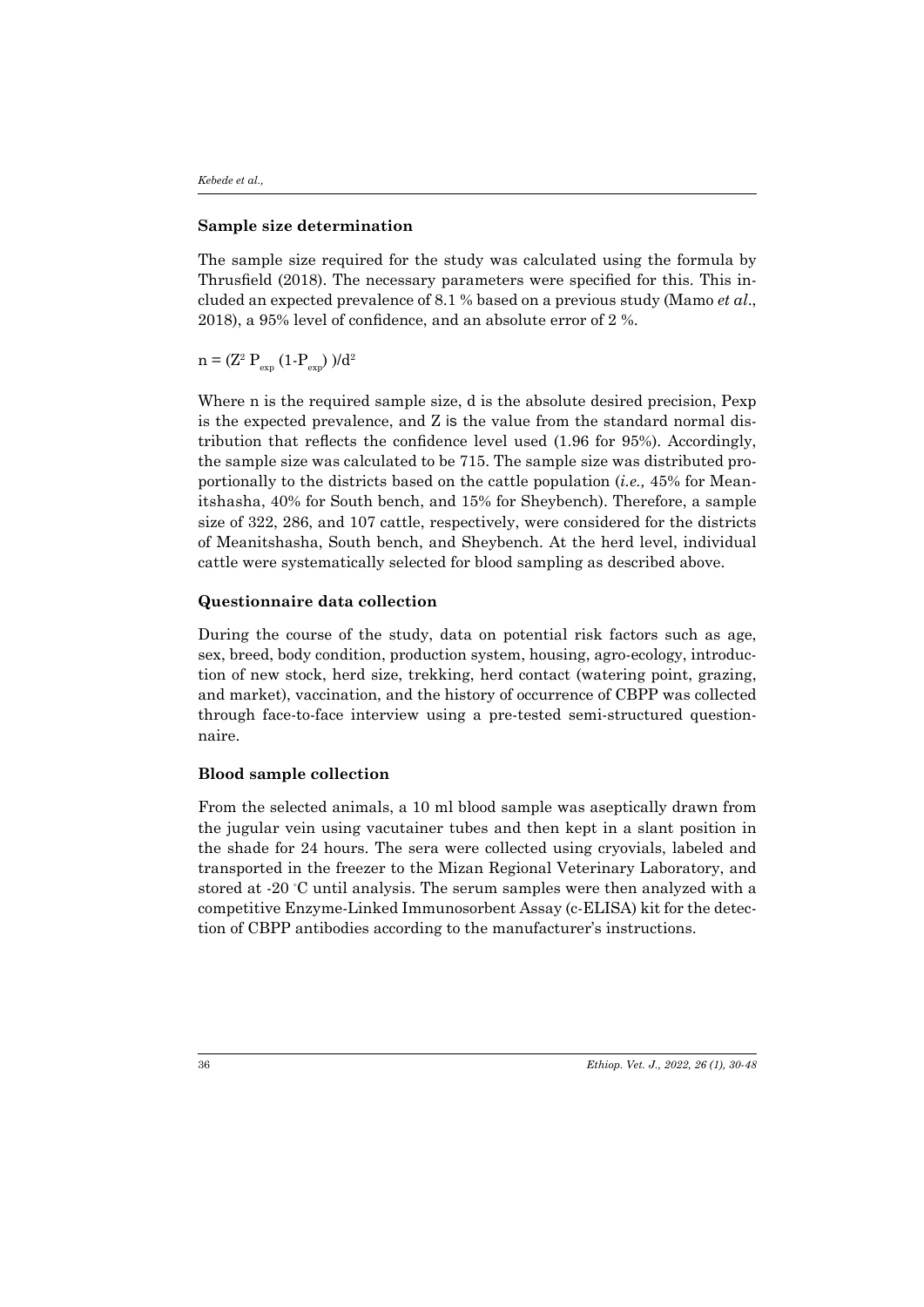#### **Competitive Enzyme-Linked Immunosorbent Assay (c-ELISA)**

Antibodies against *Mmm*SC were detected using a test (CBPP serum competition ELISA/Version: P05410/02) developed by CIRAD-UMR15 (CIRAD/ Institut Pourquier) (http://www.institut-pourquier.fr). The test is based on a monoclonal anti-*Mmm*SC antibody (Mab 177/5) (OIE, 2014). Briefly, two plates were used for each sample run, the pre-plate, and the *Mmm*SC precoated plates.

Serum samples were diluted and mixed with the specific monoclonal antibody (Mab 117/5) in a dilution plate ("pre-plate"). The resulting mixture was then transferred to the *Mmm*SC-coated micro-plate. This enables all of the specific antibodies present in the test sera to bind to the *Mmm*SC antigen and thus compete with the Mab for the specific epitope. After washing, an anti-mouse IgG serum conjugated to horseradish peroxidase (HRP) was added. The presence of *Mmm*SC specific antibodies in the test sera would displace the Mab and therefore the conjugate may not be able to bind to the Mab (block). Alternatively, the absence of *Mmm*SC specific antibodies in the test sera allows the MAb117/5 to bind to its specific epitope, thereby allowing the conjugate to bind freely. After another series of washes, the HRP substrate Tetra methyl Benzedrine (TMB) was added to form a blue compound that turns yellow when the reaction is stopped. The underside of the plate was wiped and the optical density (OD) of each reaction was measured at 450 nm using a plate reader. The color intensity is an inverse measure of the proportion of *Mmm*SC antibodies that are present in the test sera. The reactions were monitored using positive and negative control sera supplied with the kit included in each microtiter plate to validate the results. The cut-off point was calculated using the results of a monoclonal control (Cm, 0% inhibition) and a conjugate control (Cc, 100% inhibition) and set to 50%. In addition, the percentage inhibition value (PI) for each sample was calculated using the following formula:

 $PI = 100 \text{ x } [(OD \text{ Cm} \cdot \text{OD Test}) / (\text{OD } \text{Cm} \cdot \text{OD } \text{Cc})]$ ;

Where OD Cm is the optical density for the monoclonal control; OD test is the optical density for the test serum; OD Cc is the optical density for the conjugate control. Finally, the results for serum samples with PI values of less than 50% were interpreted as '*negative*' and for the presence of *Mmm*SC antibodies for the PI above 50% as '*positive*'. The specificity of the test (cELISA) was estimated at 99.9% according to this developed method, but the sensitivity was 63.8% (OIE, 2014).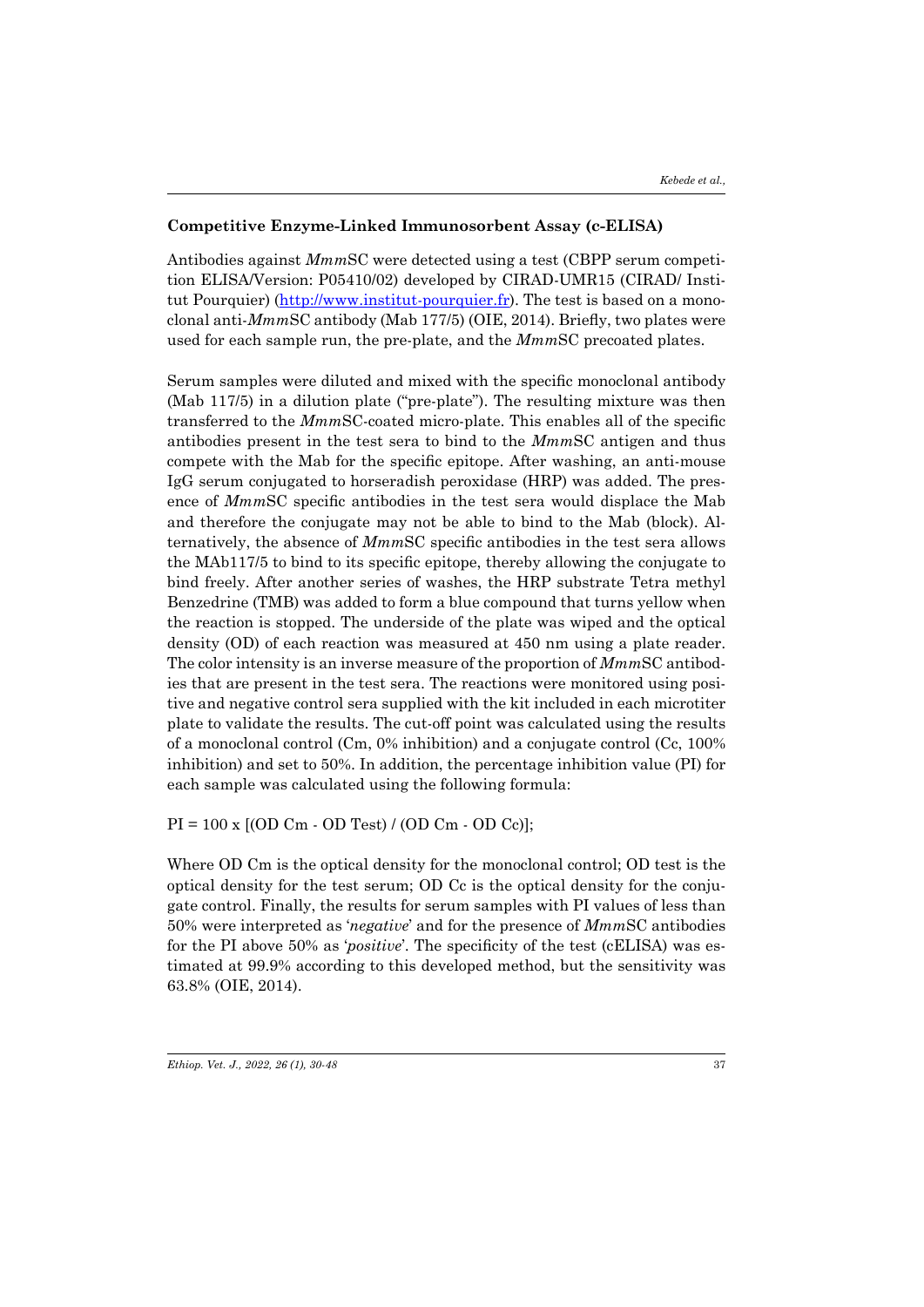#### **Data management and analysis**

The data collected from the study were entered into the MS Excel 2010 spreadsheet program and then filtered and coded prior to analysis. Statistical analysis was performed with STATA version 14.2 (StataCorp, 4905, Lakeway Drive, College Station, Texas, USA). The overall seroprevalence or the proportion of seropositivity per risk factor was calculated as the number of seropositive animals divided by the total number of animals tested. Since the prevalence obtained in the present study was high (>10%), we estimated the prevalence ratio (PR) and its confidence interval as a measure of the association instead of the odds ratio (OR). This is because, with frequent binary outcomes, usually with a prevalence of more than 10%, the PR may be overestimated by the OR if the PR is greater than 1, or underestimated if the PR is less than 1 (Martinez *et al*., 2017). We used a generalized linear mixed model (GLMM) in a Poisson link with robust variance to estimate PR and to assess the association of CBPP seroprevalence with different exposure factors. Variables that were significant in the univariable analysis were fitted to a robust multivariable model after evaluating the variables for multicollinearity. In this analysis, the statistical significance was set at  $p < 0.05$ .

# **Results**

#### **Questionnaire survey**

Out of 85 respondents, 78 (91.8%) knew about CBPP and named the local name "*Samba*" in the South Bench and Shey Bench districts, while "*Fofi* or *fofa*" in the Meanitshasha district. They also ranked CBPP first on the list of mentioned cattle diseases in the Meanitshasha and second in the South Bench districts. Of those who recognized CBPP, 36 (46.2%) had reported an outbreak in their herd and described seeing similar signs in the affected group of animals. Accordingly, 27 (35%) reported signs of coughing on exertion, 52 (66.7%) reported foreleg abduction, 39 (50%) extension of the head and neck, and 33 (42.3%) reported mixed clinical signs including difficulty breathing. Moreover, about 44 (56.4%) respondents also mentioned some post-mortem lesions such as the presence of serous fluid and the build-up of fibrin in the thoracic cavity. Furthermore, 33 (42.3%) reported having treated their sick animals with antibiotics, but 12 (15.3%) had been treated with local herbs / traditional remedies, while 36 (46%) sold their animals because they did not respond to any of the treatments. The respondents also stated that their animals make contact with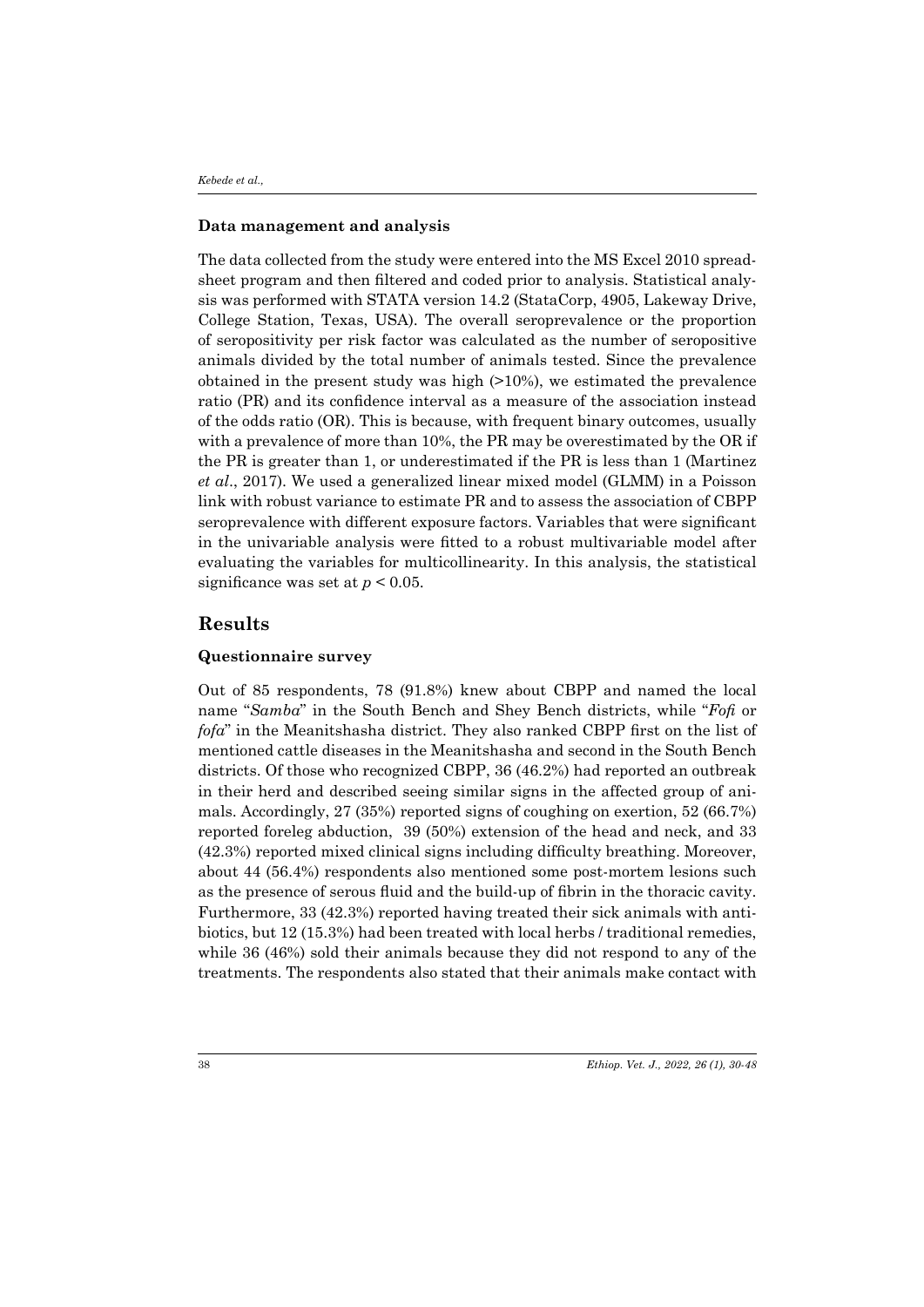others at watering points, communal grazing land, in search of water and pasture, and on their way to the market.

#### **Sero-prevalence of CBPP**

The overall seroprevalence of CBPP at the animal level was 22.7% (95% CI: 19.7-25.9) in the study districts. The seroprevalence was significantly higher in the Meanitshasha district (32.3%), which is in the lowlands than in the South bench (19.2%) district from the midland and Sheybench (2.8%) from the highlands. Of the 25 herds, at least one seropositive animal was detected in 22 (88%). Seroprevalence at herd-level varied from 0% to 100% (Table 1).

### **Table 1. Sero-prevalence of CBPP in cattle in three districts of Bench Maji Zone**

| <b>District</b> | Herd level<br>Animal level |                          |                                   |              |                                    |                       |               |
|-----------------|----------------------------|--------------------------|-----------------------------------|--------------|------------------------------------|-----------------------|---------------|
|                 | N <sub>o</sub><br>sampled  | No<br>positive<br>$(\%)$ | Prevalence<br>$(95\% \text{ CI})$ | No<br>tested | $\mathbf{N}\mathbf{o}$<br>positive | Preva<br>lence<br>(%) | 95% CI*       |
| Meanitshasha    | 12                         | 12                       | $100(73.5 -$<br>100)              | 322          | 104                                | 32.3                  | $27.4 - 37.6$ |
| South bench     | 9                          | 8                        | 88.9 (44-99)                      | 286          | 55                                 | 19.2                  | $15.1 - 24.2$ |
| Sheybench       | $\overline{4}$             | $\overline{2}$           | $50(8.4-91.6)$                    | 107          | 3                                  | 2.8                   | $0.9 - 8.4$   |
| Total           | 25                         | 22                       | 88 (66.7-<br>96.4)                | 715          | 162                                | 22.7                  | $19.7 - 25.9$ |

\*95% confidence interval

#### **CBPP risk factors**

Using the GLMM analysis, the potential variables assessed for their association with CBPP seroprevalence were age, sex, breed, BCS, herd size, district, herd history of the CBPP outbreak, and long-distance trekking. In the univariable analysis, all the hypothesized risk factors except age and sex were found to be significantly (*p <*0.05) associated with the seroprevalence of CBPP (Table 2). Therefore, the multivariable model was adjusted for the breed, BCS, herd size, district, history of the CBPP outbreak in herds, and long-distance trekking. Accordingly, the variables identified as significantly  $(p < 0.05)$  associated with CBPP in the final model were breed, district (agro-ecology), and history of CBPP occurrence in the herd. The final model showed that the prevalence of CBPP in crossbred animals was 4.5 times higher (*p* < 0.001) than local and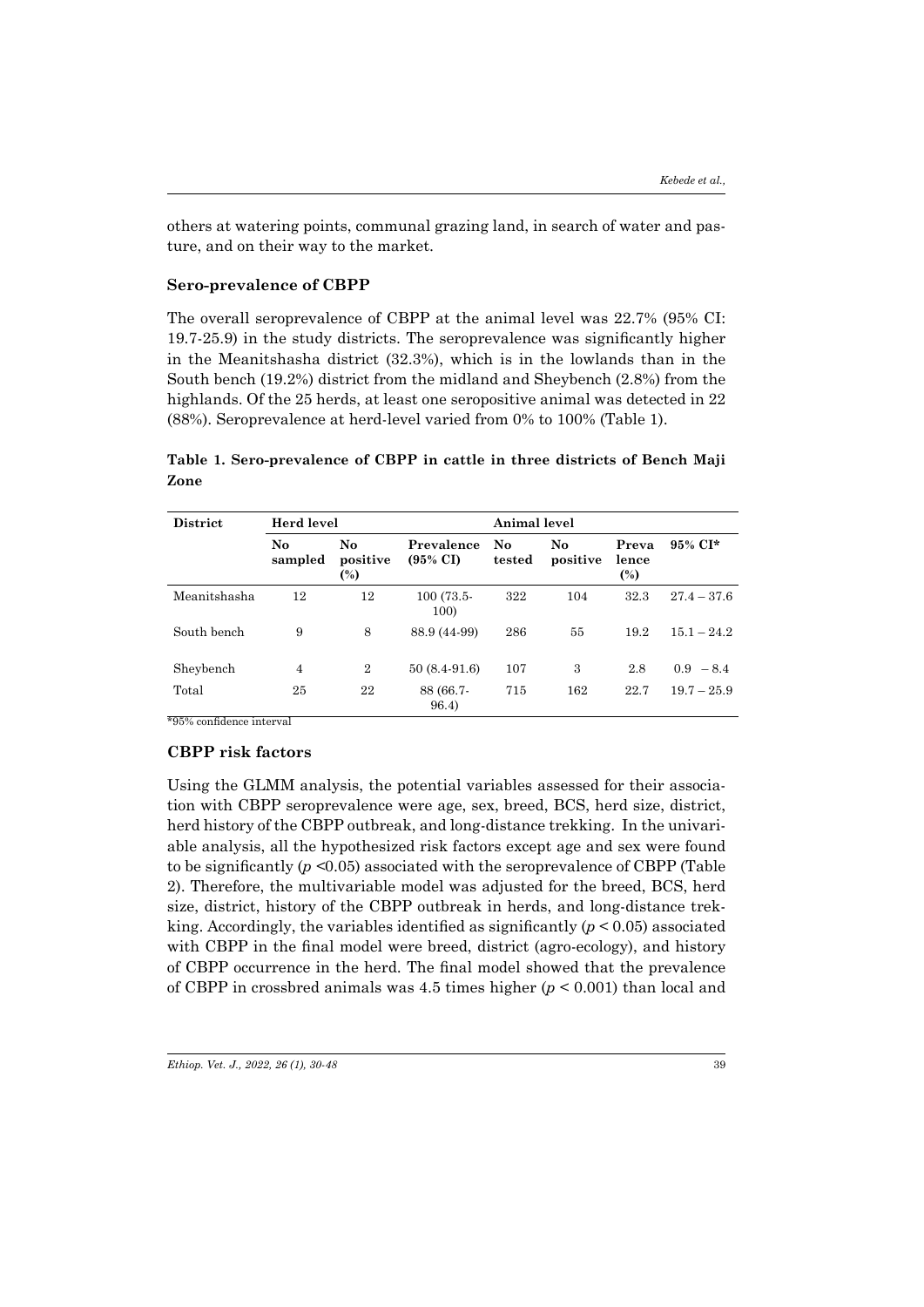1.43 times higher in cattle selected from herds with a history of CBBP outbreaks ( $p = 0.009$ ) than in cattle without an outbreak history. In addition, the prevalence in South Bench (*p* = 0.001) and Meanitshasha (*p* < 0.001) was 6.85 and 13.9 times higher, respectively than in the Sheybench district (Table 3).

| Factor               | Category     | No.<br>tested | No<br>Positive | Prevalence<br>$(\%)$ | Unadjusted<br>$PR*$ | 95% CI for<br>PR | $p-value$ |
|----------------------|--------------|---------------|----------------|----------------------|---------------------|------------------|-----------|
| Age                  |              |               |                |                      |                     |                  |           |
|                      | Young        | 145           | 29             | 20                   |                     |                  |           |
|                      | Adult        | 570           | 133            | 23.3                 | 1.2                 | $0.82 - 1.67$    | 0.399     |
| Sex                  |              |               |                |                      |                     |                  |           |
|                      | Male         | 115           | 24             | 20.9                 |                     |                  |           |
|                      | Female       | 600           | 138            | 23                   | 1.1                 | $0.75 - 1.62$    | 0.621     |
| <b>Breed</b>         |              |               |                |                      |                     |                  |           |
|                      | Local        | 674           | 143            | 21.2                 |                     |                  |           |
|                      | Cross        | 41            | 19             | 46.3                 | 2.2                 | $1.52 - 3.13$    | < 0.001   |
| <b>BCS</b>           |              |               |                |                      |                     |                  |           |
|                      | Good         | 316           | 58             | 18.4                 |                     |                  |           |
|                      | Moderate     | 298           | 71             | 23.8                 | 1.3                 | $0.95 - 1.77$    | 0.098     |
|                      | Poor         | 101           | 33             | 32.7                 | 1.8                 | $1.24 - 2.56$    | 0.002     |
| Herd size            |              |               |                |                      |                     |                  |           |
|                      | Small        | 270           | 34             | 12.6                 |                     |                  |           |
|                      | Medium       | 231           | 54             | 23.4                 | 1.9                 | $1.25 - 2.74$    | 0.002     |
|                      | Large        | 214           | 74             | 34.6                 | 2.7                 | $1.91 - 3.95$    | < 0.001   |
| District             |              |               |                |                      |                     |                  |           |
| (agro-<br>ecology)   | Shey Bench   | 107           | 3              | 2.8                  |                     |                  |           |
|                      | South bench  | 286           | 55             | 19.2                 | 6.9                 | 2.19-21.48       | 0.001     |
|                      | Meanitshasha | 322           | 104            | 32.3                 | 11.5                | 3.73-35.57       | < 0.001   |
| History              |              |               |                |                      |                     |                  |           |
| of CBPP<br>outbreak  | No           | 530           | 97             | 18.3                 |                     |                  |           |
|                      | Yes          | 185           | 65             | 35.1                 | 1.9                 | $1.47 - 2.5$     | < 0.001   |
| Long-                |              |               |                |                      |                     |                  |           |
| distance<br>trekking | No           | 499           | 93             | 18.6                 |                     |                  |           |
|                      | Yes          | 216           | 69             | 31.9                 | 1.7                 | $1.31 - 2.24$    | < 0.001   |

**Table 2. Univariable analysis of CBPP seroprevalence with different risk factors using Poisson regression with robust variance** 

\*Prevalence ratio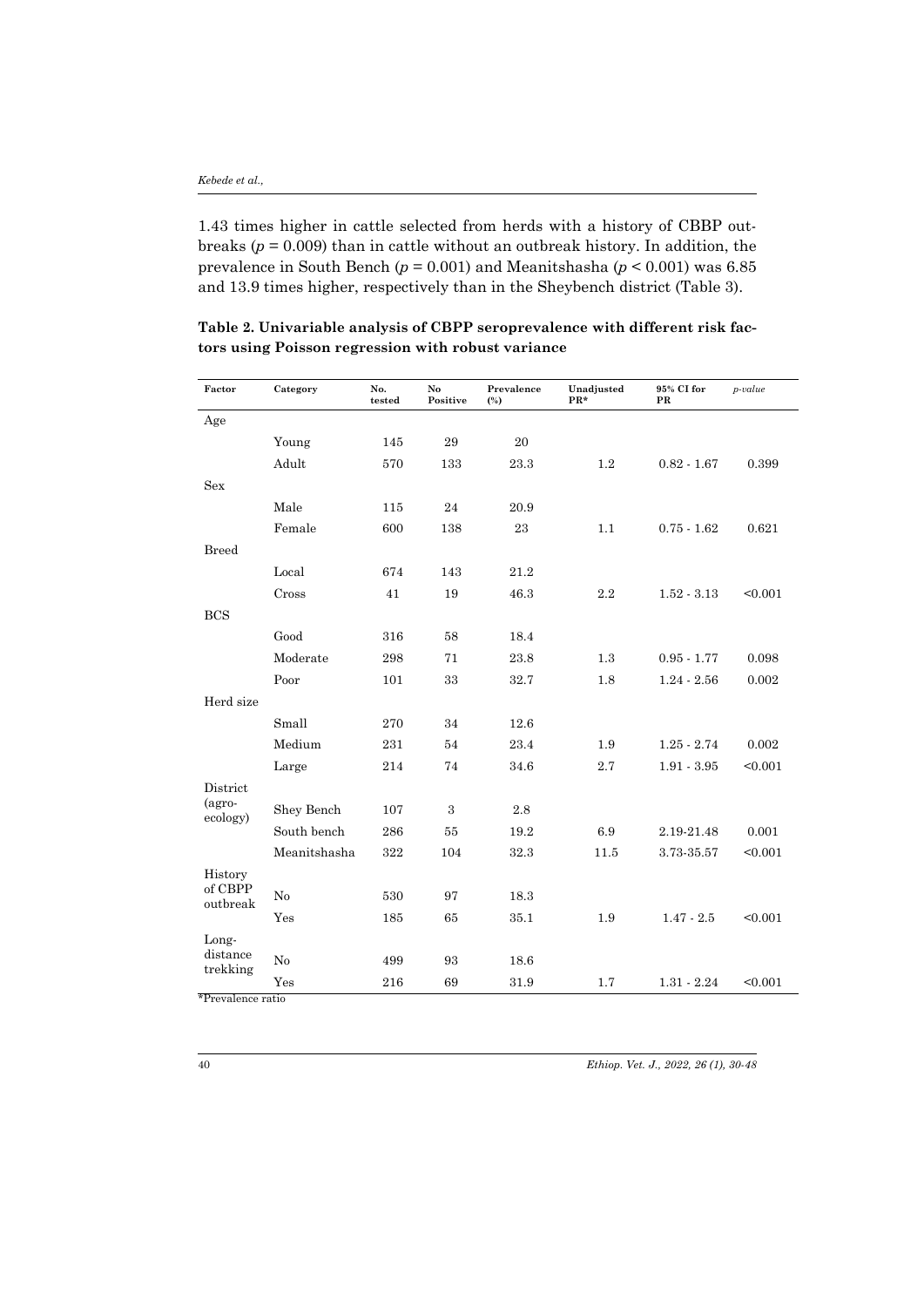| Factor          | Category     | Adjusted<br>$PR*$ | 95% CI for<br><b>PR</b> | <i>p</i> -value |
|-----------------|--------------|-------------------|-------------------------|-----------------|
| <b>Breed</b>    |              |                   |                         |                 |
|                 | Local        |                   |                         |                 |
|                 | Cross        | 4.5               | $3.05 - 6.74$           | < 0.001         |
| District        |              |                   |                         |                 |
| (agroecology)   | Shey Bench   |                   |                         |                 |
|                 | South bench  | 6.9               | 2.14 - 21.91            | 0.001           |
|                 | Meanitshasha | 13.9              | $4.19 - 46.06$          | < 0.001         |
| History of CBPP |              |                   |                         |                 |
| outbreak        | No           |                   |                         |                 |
|                 | Yes          | 1.4               | $1.09 - 1.87$           | 0.009           |

**Table 3. Factors associated with CBPP seroprevalence in a GLMM model**

\*Prevalence ratio

### **Discussion**

The present study indicated that CBPP posed a potential threat to cattle production in various districts of the Bench Maji zone in southwest Ethiopia. The results of the questionnaire survey showed that the disease was one of the main problems faced by the cattle farmers. Farmers in the study area described the local names of CBPP, clinical signs, and postmortem lesions in their local languages that are very similar to signs and lesions of the disease already documented in the literature. The fact that the respondents recognized the disease to the extent mentioned is an indication of the farmers' indigenous knowledge that they were able to name the diseases and their clinical signs in the local languages. The increased ability to detect the disease could be due to the endemic nature of the disease in the study area, with new cases being recorded regularly due to frequent outbreaks.

In the present study, the respondents gave CBPP the highest-ranking among the other major infectious diseases that were observed in the study area. Therefore, this finding agrees with that of Teklu *et al.* (2015) and Yohannes (2007), who topped the CBPP ranking first, followed by CCPP, anthrax, blackleg, and pasteurellosis as the most important infectious diseases observed in their respective study areas. Similarly, Gedlu (2004) reported that CBPP ranks first in the Somali regional state, and Birhanu (2014) found that CBPP ranks sec-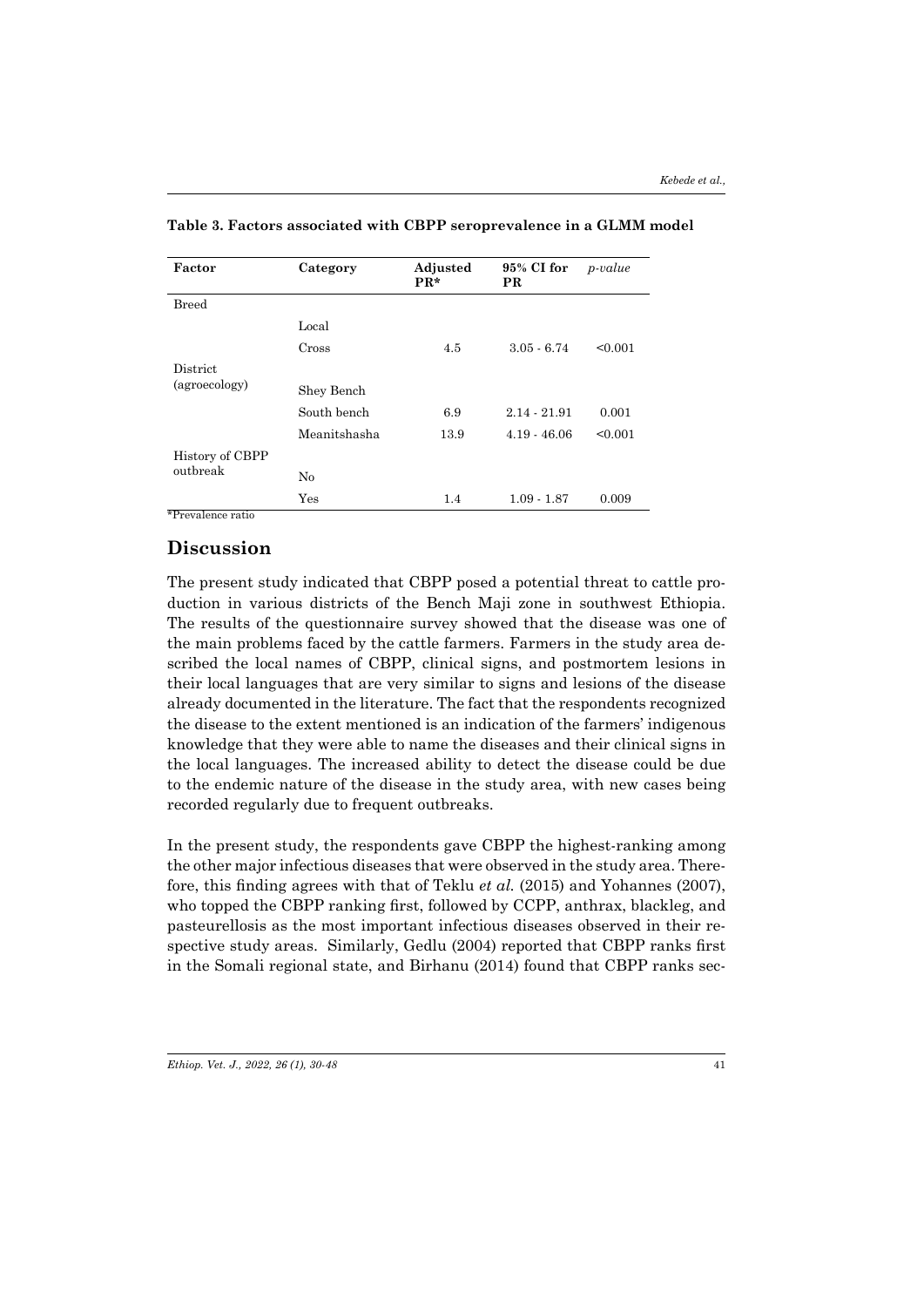ond among the most common infectious animal diseases affecting the livestock trade in Ethiopia.

A significant number of respondents (42.3%) in the current study indicated antibiotic treatments in their animals suspected of having CBPP, but some later sold them for a lack of response. In line with this, elsewhere in Ethiopia, a large proportion of respondents (69.0%), who also used antibiotics to treat cattle with suspected CBPP, reported similar information (Huebschle *et al.*, 2004). The increased use of antibiotics by the respondents can be an attempt to alleviate the suffering of the affected cattle. However, complete elimination of the causative organism cannot be achieved and, due to the increase in carriers that could spread infections and resistant strains to antibiotics, offers the chance of a potential pool of diseases (Huebschle *et al*., 2004; Yaya *et al*., 2004; Ayling *et al*., 2005; Mariner *et al*., 2006).

The current finding of an overall seroprevalence of 22.7% using the c-ELISA in cattle in this study indicates the above facts. Reasons for this can be persistent infections, contact between cattle from different herds at grazing and watering points, incomplete and irregular control measures as well as the introduction of infected cattle, which promote the transmission of infection. It could also be a consequence of the nature of the disease, if carriers are present in some herds, thereby maintaining the infection and gradually spreading the disease (Aliy *et al*., 2017). The current seroprevalence is quite comparable to that of other studies reported using c-ELISA from different parts of Ethiopia, particularly 25.3% in the Sidama Zone (Malicha *et al*., 2017) and 28.5 % in the west of Oromia (Daniel *et al*., 2016). However, it is below 39% in the Somali Regional State (Gedilu, 2004), 31.8% in the Amaro Special District (Ebisa *et al*., 2015), and 56% in the North Omo Zone (Dejene, 1996). This difference may be due to agro-ecology, herd dynamics, or the production system involved. Conversely, it is higher than many other previous reports such as 8.7% in Bishofu (Atnafie *et al*., 2015), 8.1% in Gimbo district (Mamo *et al*., 2018), and 10% in the Dassenech district in the South Omo zone (Molla and Delil, 2015). This variation could also be attributed to the population density, the number of animals examined, the animal movements, and the sensitivity of the serological tests used.

This study also showed that breed is a significant predictor of seropositivity. The likelihood of CBPP seropositivity in Holstein-Friesian x Zebu crosses was 4.5 times higher than that of pure indigenous Zebu cattle. This shows that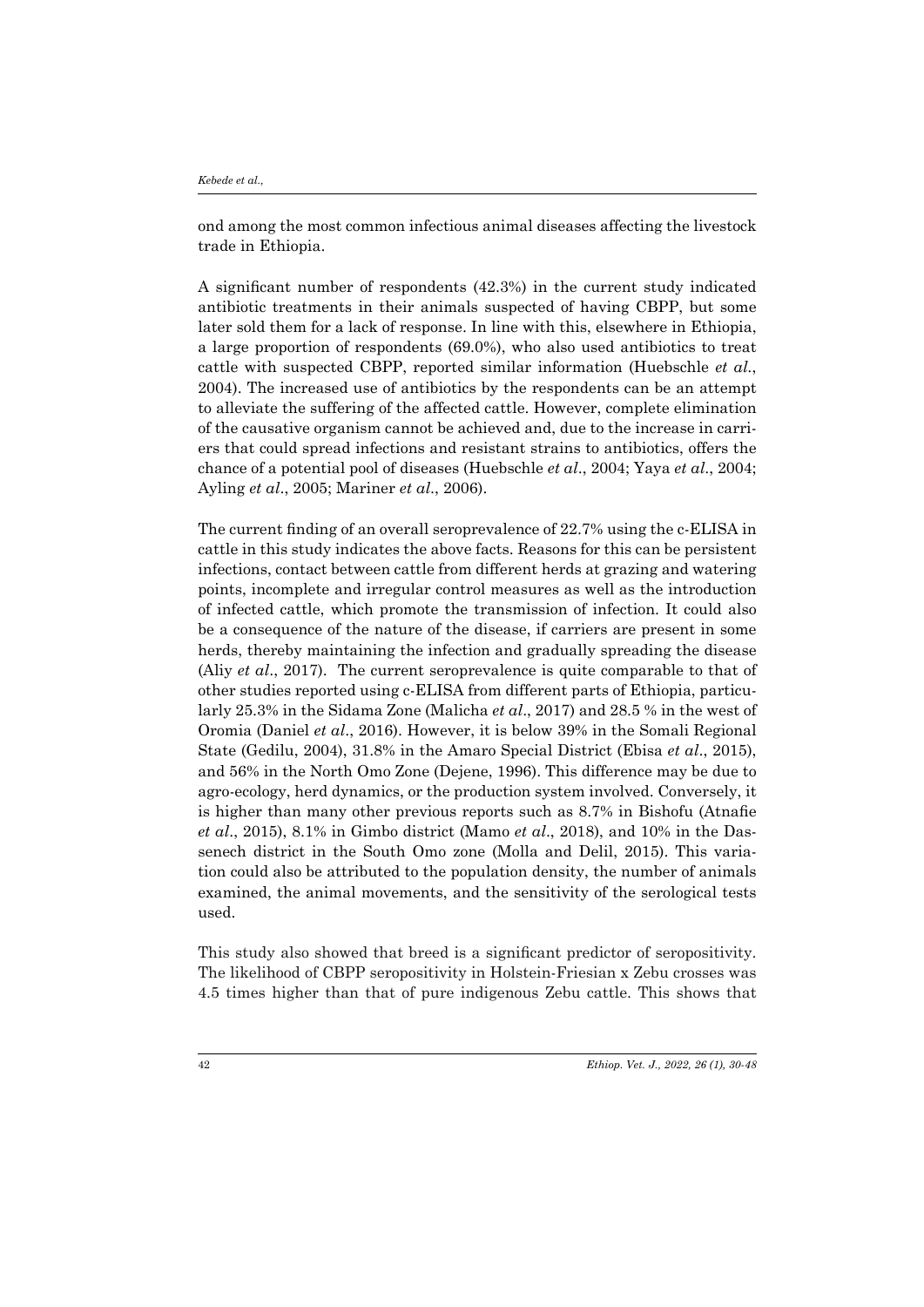pure local breeds are more resistant to CBPP than those carrying exotic blood. Breed differences in susceptibility to CBPP have also been reported elsewhere (Billy, 2014; Geresu *et al*., 2017).

This study also confirmed that seropositivity for CBPP was significantly linked to agro-ecology (districts), with seropositivity in cattle from Meanitshaha (lowlands) and Southbench (midlands) being 13.9 and 6.9 times higher, respectively, than cattle from Sheybench (highlands). This is in line with Abdela and Yune (2017), where seroprevalence is significantly associated with agroecology, as reports of the highest seroprevalence of CBPP come from lowland areas of Ethiopia where 40% of the livestock are kept, as does Alhaji et al. (2016). The occurrence of large numbers of cattle in Meanitshasha (lowlands), followed by South Bench (midlands), and least of all in Sheybench (highlands) in the current study area and the corresponding recorded results suggest the above idea. Cattle in the low and midland areas tend to move around in search of pasture and water, creating closer contact with others at grazing and watering points depending on pasture availability, especially in the dry season, while cattle in the highlands are kept near homesteads and have little contact with others. This has already been demonstrated by Thiaucourt et al. (2004) as documented factors of the greatest importance for the rate of spread of CBPP, such as contact density, infection intensity, and the number of susceptible animals in a certain ecology, which could well agree with the current result.

The present study also identified a previous outbreak of CBPP in a herd as a risk factor for CBPP seropositivity. It was found that seropositivity was higher in herds with a history of CBPP infection. Cattle selected from herds with a history of a CBPP outbreak were 1.43 times more likely to detect CBPP antibodies than cattle from herds with no history of an outbreak. It is stated that when CBPP does occur in a herd, 25% of infected animals remain as recovered carriers with or without clinical signs and may shed *Mycoplasma* in "lungers" for up to two years after recovery (Constable *et al*., 2017). Therefore, it is common to find more seropositive cattle when testing herds with a history of CBPP outbreaks.

### **Limitation of the study**

It is worth noting that the diagnostic method used, the limited number of crossbred animals that were sampled, and the low proportion of animals taken from non-communal grazing lands are the main limitations of this study. Re-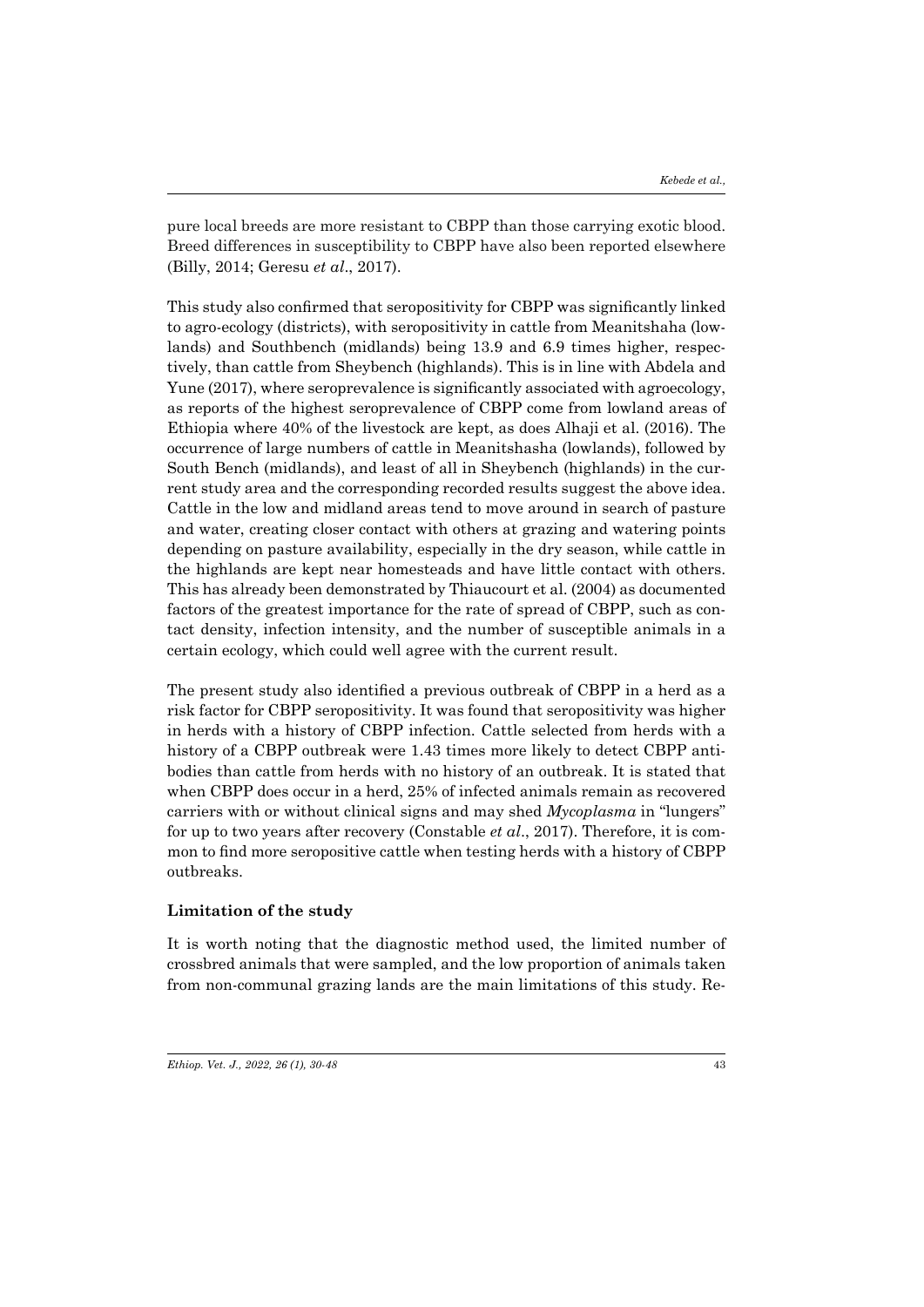garding the diagnostic technique, we considered the c-ELISA as a screening test to classify cattle as seropositive or negative for CBPP exposure. Although the c-ELISA is known to be more sensitive in detecting cattle with chronic infections, it tends to miss recently infected animals. To counter this problem, an attempt was made to carry out an immunoblotting test in parallel with the c-ELISA, but unfortunately, no test option was made available to us. Therefore, our data is based solely on the results of the c-ELISA test and we encourage readers to consider this. For this purpose, the use of an additional test should be considered in future studies. The other limitation of the present study is that it was conducted in the dry season and consequently the seroprevalence obtained may not reflect the actual extent of the disease in the area. In contrast, previous studies in the country have shown that the disease had a prevalence of almost twice as high in the wet season of the year compared to the dry season (Molla and Delil, 2015). Therefore, future studies in the current area should consider different times of the year to get a true picture of the disease.

# **Conclusions**

By and large, the present study has shown that CBPP appears to be fairly common in the study area and requires due attention. For this reason, all stakeholders, including animal owners, veterinarians, and the government, should work together to successfully implement control measures in this area, especially in the lowlands. Systematic disease surveillance, mass vaccination, and control of animal movements or herd contact are therefore recommended as practicable strategies to reduce the prevalence of the disease in the Bench-Maji zone to a negligible level.

#### **Ethics approval and consent to participate**

The Hawassa University Research Ethics Review Committee ruled that no formal ethics approval is required to conduct this research. However, before conducting the study, informed consent was obtained from the owners of the cattle herders who participated in this study.

#### **Availability of supporting data**

The datasets used and/or analysed during the current study are available from the authors on reasonable request.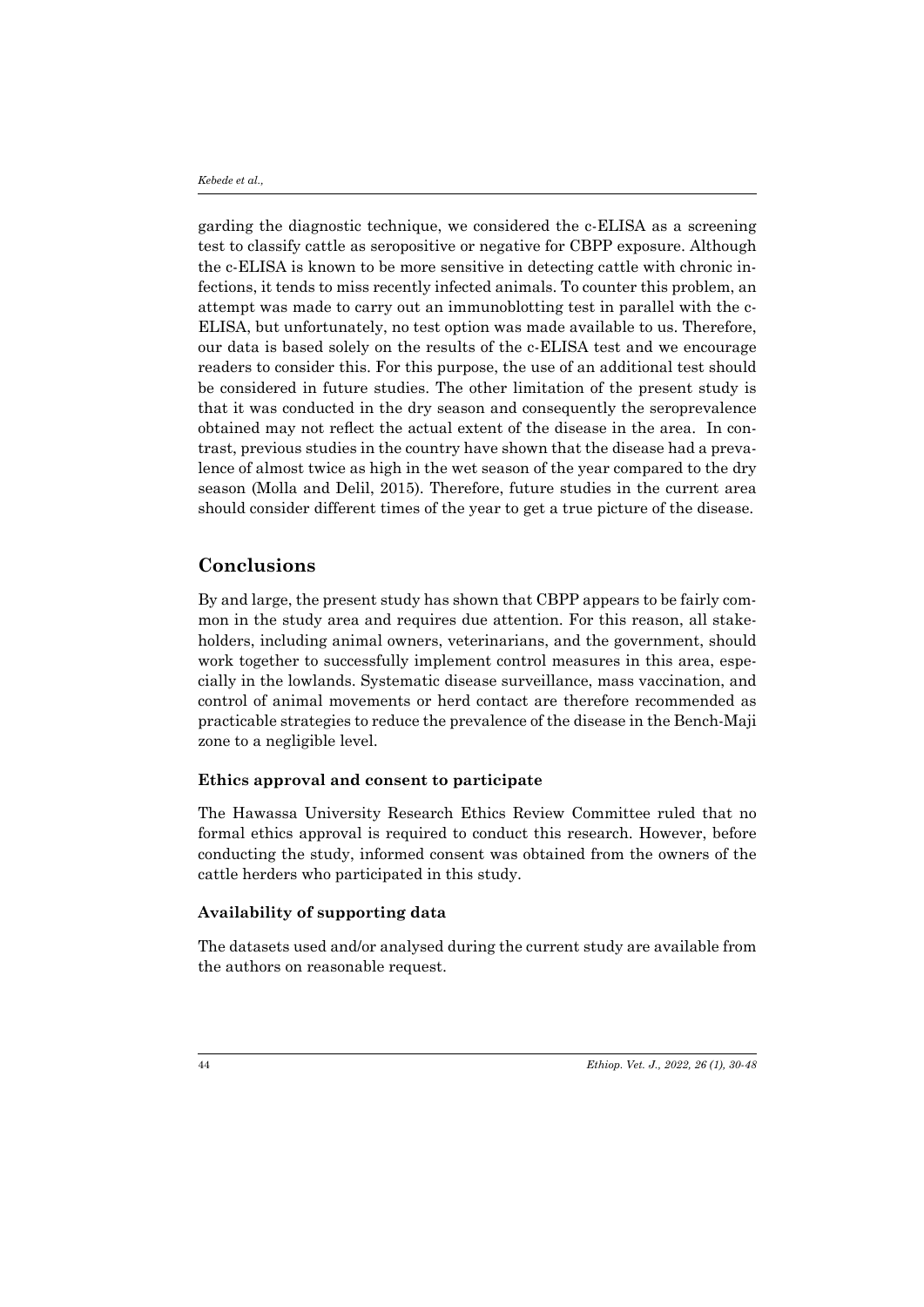#### **Conflict of interests**

The authors declare that there is no conflict of interest.

#### **Authors' contributions**

WK conceived the study, collected all necessary data, performed the laboratory work, and drafted the paper, while JBH designed the study. Both RA and JBH were involved in the data analysis, the interpretation of the results, and the critical revision of the manuscript. All authors read and approved the final manuscript.

# **Acknowledgments**

The authors thank Mizan Regional Veterinary Laboratory for providing laboratory and field facilities and Hawassa University for providing financial support. The owners of all herds of cattle who participated in this study are warmly thanked for their cooperation in collecting samples.

# **References**

- Abdela, N. and Yune, N., 2017. Seroprevalence and distribution of contagious bovine pleuropneumonia in Ethiopia: Update and critical analysis of 20 Years (1996– 2016) Reports. *Front. Vet. Sci.*, 4, 100. doi: 10.3389/fvets.2017.00100.
- Abera, Z., Mengistu, D. Batu, G. and Wakgari, M., 2016. Review on contagious bovine pleuropneumonia and its economic impacts. *Acad.J. Anim. Dis.,* 5(1), 01-15.
- Alhaji, N. B., and Babalobi, O. O., 2016. Seropositivity and associated risk factors for contagious bovine pleuropneumonia under two cattle production systems in northcentral Nigeria. *Trop. Anim. Hlth. Prod*., 48, 311-320.
- Aliy, A., Lelisa, K., Aklilu, F., and Damena, D., 2017. Contagious bovine pleuropneumonia: serological prevalence in Derashe district, Southern Ethiopia. *Glob. Vet*., 19, 616-621.
- Anonymous, 2019. Body Condition Scoring your Cow Herd. Alberta Agriculture and Forestry, http://www.agric.gov.ab.ca/ Ag- info Center.
- Asresie, A., and Zemedu, L., 2015. Contribution of livestock sector in Ethiopian economy: A review. *Adv. Life. Sci. Technol.*, 29, 79-90.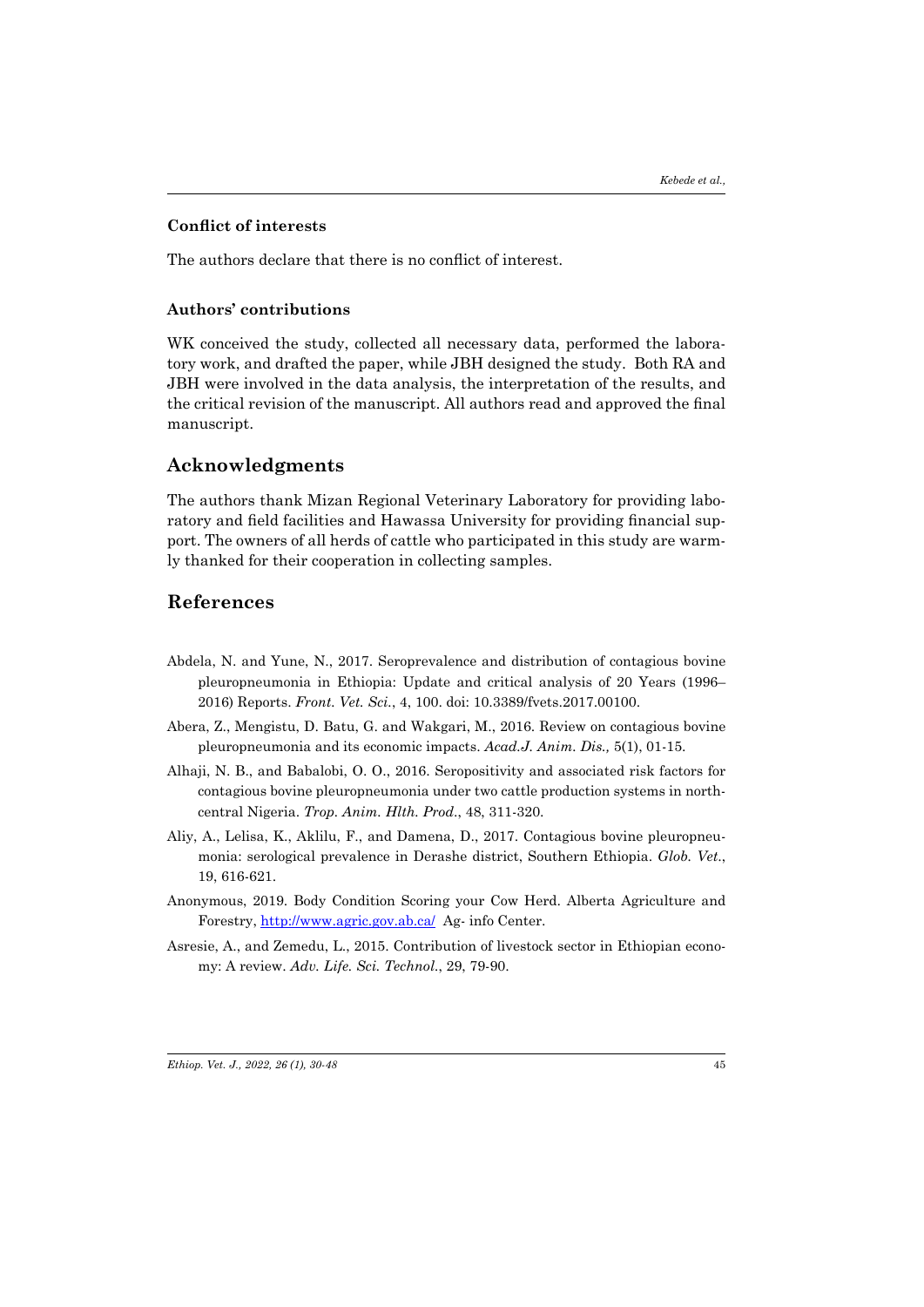- Atnafie, B., Goba, H., Sorri, H., and Kasaye, S., 2015. Sero-prevalence of contagious bovine pleuropneumonia in abattoirs at Bishoftu and export-oriented feedlots around Adama. *Glob. Vet*., 15, 321-324.
- Ayling, R. D., Bisgaard-Frantzen, S., March, J. B., Godinho, K., and Nicholas, R. A. J., 2005. Assessing in-vitro effectiveness of antimicrobials against *Mycoplasma mycoides subsp. mycoides* small colony type to reduce contagious bovine pleuropneumonia infection. *Antimicrob*. *Agents Chemother*., 49, 5162–5165.
- Bashiruddin, J. B., de Santis, P., Persson, A., Ball, H., and Regalla, J., 2005. Detection of *Mycoplasma mycoides* subspecies *mycoides* Small colony in bovine lung and lymph node tissues by culture, sandwich ELISA and polymerase chain reaction systems. *Res.Vet. Sci*., 78, 199-205.
- Behnke, R., 2010. The contribution of livestock to the economies of IGAD member states study findings, application of the methodology in Ethiopia, and recommendations for further Work. In: *IGAD LPI working*, Great Wolford, UK: Odessa Centre, IGAD Livestock Policy Initiative, Pp. 2-10.
- Billy, L. I., 2014. Sero-prevalence and awareness of contagious bovine pleuropneumonia in cattle in three selected local government areas of Kaduna state, Nigeria. A thesis submitted to the school of postgraduate studies, Ahmadu Bello University, Nigeria.
- Birhanu, T., 2014. Prevalence of the major infectious animal diseases affecting livestock trade industry in Ethiopia. *J. Biol.Agr. Health.* 4(17), 62–76.
- Constable, P. D., Hinchcliff, K. W., Done, S. H., and Grunberg, W., 2017. Veterinary Medicine: a textbook of the diseases of cattle, horses, sheep, pigs, and goats.  $11<sup>th</sup>$ ed. Elsevier Ltd.
- CSA, 2021. Agricultural Sample Survey. Report on Livestock and Livestock Characteristics (Volume II). *Statistical Bulletin 589*. Central Statistical Agency (CSA). Addis Ababa, Ethiopia.
- Daniel, G., Abdurahaman, M., Tuli, G., and Deresa, B., 2016. Contagious bovine pleuropneumonia: seroprevalence and risk factors in Western Oromia, Ethiopia. *J. Vet. Res*., 83, 1-5.
- Dejene, W., 1996. Contagious bovine pleuropneumonia (CBPP): Prevalence and evaluation of post-vaccination immune response (North Omo, Konso and Dirashe Regions/Ethiopia). Thesis for the degree of Doctor of Veterinary Medicine, Faculty of Veterinary Medicine, Addis Ababa University, Debre Zeit, Ethiopia.
- Dele, E., Afera, B., Kebede, E., Awol, N., and Hadush, B., 2014. Seroprevalence of trade hampering livestock diseases in animals originated from Borana at export quarantine centers in Adama, Central Ethiopia. *Afr. J. Bas. Appl. Sci*., 6, 30-36.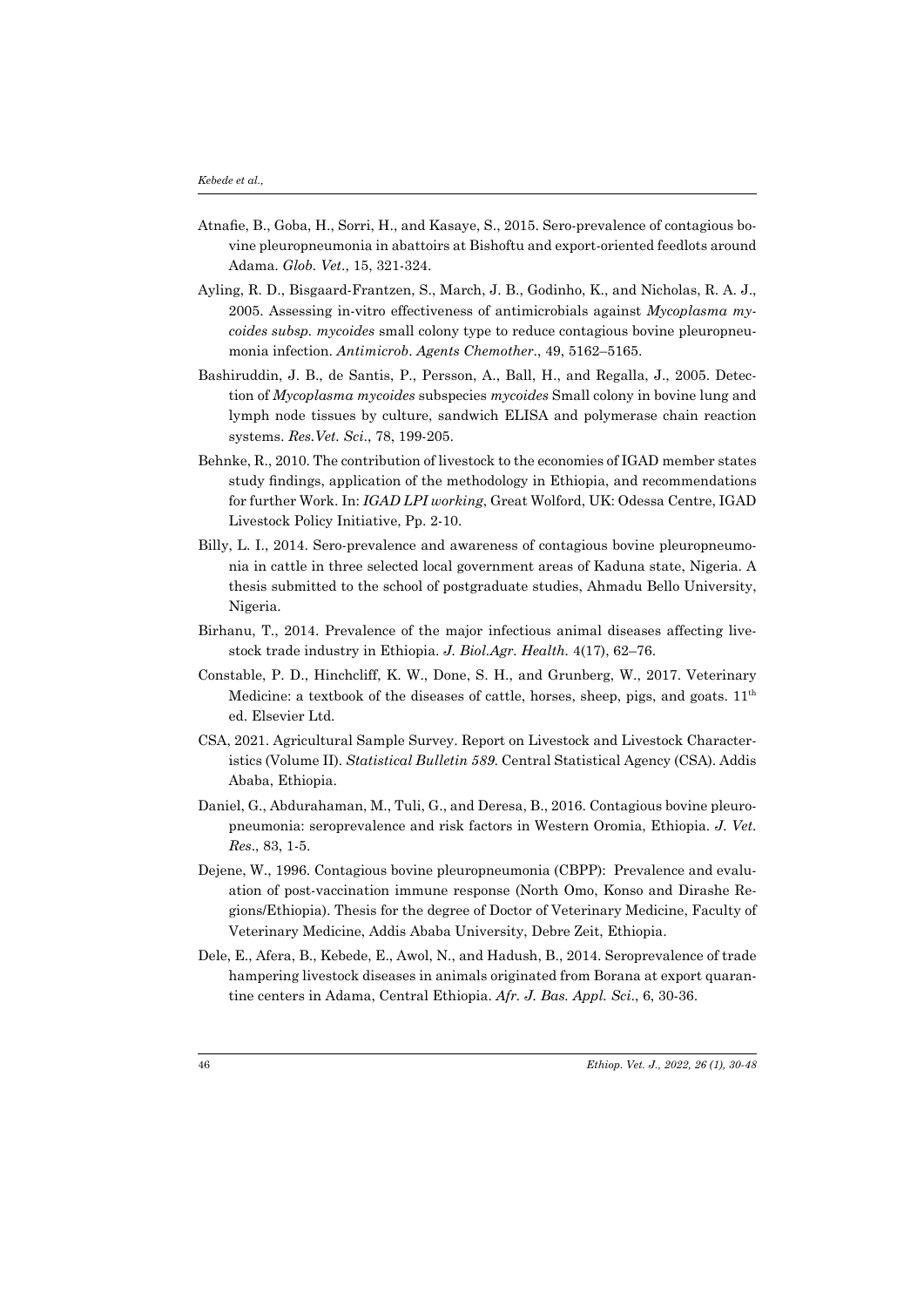- Demil, E., 2017. Review on economic impact of contagious bovine pleuropneumonia (CBPP). *Acad. J. Anim. Dis.,* 6(2), 51-56.
- Duguma, B., Kechero, Y., and Janssens, G. P. J., 2012a. Productive and reproductive performance of Zebu × Holstein-Friesian crossbred dairy cows in Jimma town, Oromia, Ethiopia. *Glob. Vet.*, 8, 67-72.
- Duguma, B., Kechero, Y., Janssens, G. P. J., 2012b. Survey of major diseases affecting dairy cattle in Jimma town, Oromia, Ethiopia. *Glob Vet*., 8, 62-66.
- Ebisa, T., Hirpa, H., and Aklilu, F., 2015. Study on seroprevalence and risk factors CBPP in SNNPRS in Amaro special district. *Sci. Technol. Arts Res. J*., 4, 106-112.
- FAO. 2019. The future of livestock in Ethiopia. Opportunities and challenges in the face of uncertainty. Rome. 48 pp. License: CC BY-NC-SA 3.0 IGO.
- Fulasa, A., Teshome, I., Bulto, A.O., Lakew, M., Tadesse, B., Benti, T., Tamiru, M. and Dessalegn, E., 2020. Seroprevalence, isolation, and associated risk factors of Contagious Bovine Pleuropneumonia at Bako Tibe and Ilu Galan Districts of West Shoa Zone, Western Ethiopia. *J. Anim. Res. Vet. Sci.,* 4, 028. DOI: 10.24966/ARVS-3751/100028.
- Gedilu, M., 2004. Serological, Clinical and Participatory Epidemiological Survey of CBPP in Somali Region. Master of Science Degree Thesis. Addis Ababa University. Faculty of Veterinary Medicine, Debre Zeit, Ethiopia.
- Geresu, M. A., Kedir, K., Birhanu, D., and Teshome, A., 2017. Sero-epidemiological investigation and risk factors for contagious bovine pleuropneumonia infection of cattle in Dello Mena and Sawena Districts of Bale Zone, South Eastern Ethiopia. *J.. Public Health Epidemiol*., 9, 122-132.
- Huebschle, O., Godinho, K., and Nicholas, R. A. J., 2004. Danofloxacin treatment of cattle affected by contagious bovine pleuropneumonia (CBPP). *Vet. Rec.,* 1551, 404.
- Kassaye, D. and , Molla, W., 2013. Seroprevalence of contagious bovine pleuropneumonia at export quarantine centers in Adama, Ethiopia. *Trop. Anim. Hlth. Prod*., 45, 275-279.
- Malicha, G., Alemu, S., Aklilu, F., and Abraha, A., 2017. Study of Seroprevalence and associated risk factors of contagious bovine pleuropneumonia in Sidama Zone, Southern Ethiopia. *J. Vet. Sci. Technol*., 8, 471.
- Mamo, M., Bite, M., Teklemariam, T., Soma, M., Gebre, D., Abera, T., *et al.* Contagious bovine pleuropneumonia: Seroprevalence and risk factors in Gimbo District, Southwest Ethiopia. *Vet. Med. Int*., doi.org/10.1155/2018/5729296.
- Mariner, J. C., McDermott, J., Heesterbeek, J. A. P., Thomson, G., and Martin, S.W., 2006. A model of contagious bovine pleuropneumonia transmission dynamics in East Africa. *Prev. Vet. Med*. 73(1), 55–74.

*Ethiop. Vet. J., 2022, 26 (1), 30-48*